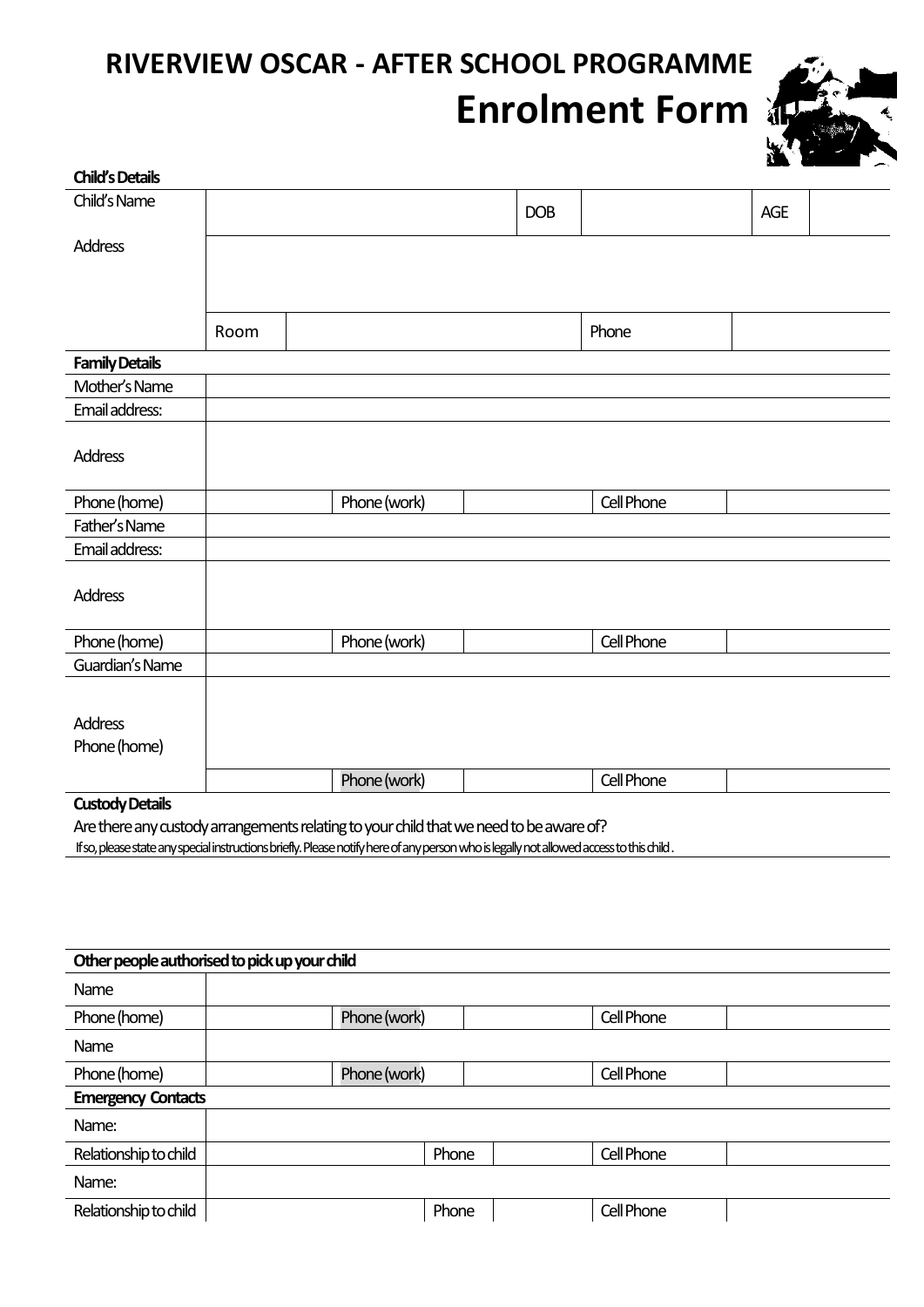#### **Health needs**

Does your child have any particular health needs we should be aware of?

- Allergies?
- Medication your child needs to have administered by our staff whilst on the programme?

|  |  |  |  |  |  | If YES, please briefly outline the condition, specific needs, and treatment or intervention required, |
|--|--|--|--|--|--|-------------------------------------------------------------------------------------------------------|
|--|--|--|--|--|--|-------------------------------------------------------------------------------------------------------|

including self-administered treatments e.g. asthma:

If medication is urgently required to treat a medical or allergic condition,a small supply of this should be well -labeled and kept atthe programme. E.g. asthma and allergy medication. Programme staff may not be able to access supplies stored in the school sick bay outside usual office hours.

| Child's Doctor                                                                                                                    |  | Phone |  |  |  |
|-----------------------------------------------------------------------------------------------------------------------------------|--|-------|--|--|--|
|                                                                                                                                   |  |       |  |  |  |
| In the event of an accident or emergency, staff will administer first aid and, if necessary, an ambulance will be called. Parents |  |       |  |  |  |
| will be contacted immediately. If necessary, and parents cannot be contacted, children may be taken to Kerikeri Medical Centre    |  |       |  |  |  |
| by private vehicle, where they will receive <b>urgent</b> medical treatment by the doctor on duty.                                |  |       |  |  |  |

#### **Other needs**

Is there anything else we should know about in order to take good care of your child?

- Special needs, personal, behavioural, cultural, religious requirements or preferences.
- If yes, briefly outline:

#### **Enrolment Details**

Please complete details for the days that you wish your child to attend our programme:

|                    | Mon | Tues | Wed | Thurs | Fri |
|--------------------|-----|------|-----|-------|-----|
| <b>Start Date:</b> |     |      |     |       |     |
|                    |     |      |     |       |     |
|                    |     |      |     |       |     |

Are there any variables: eg sports practices, alternate weeks only etc ?

| I wish to enroll my child for full sessions and will collect my child any time before 5.30 pm |  |
|-----------------------------------------------------------------------------------------------|--|
| I wish to enroll my child on a casual basis and will advise OSCAR & the office before 2pm     |  |

Signed: No. 2016 | Date: No. 2016 | Date: No. 2016 | Date: No. 2016 | Date: No. 2016 | Date: No. 2016 | Date:

*Privacy Act: Information is collected to ensure the safety and wellbeing of children at this programme and will not be used for other purposes. Te Kāhui Kāhu Social Services Accreditation may view client records for audit purposes. All information about individuals is available to them for review at any time.*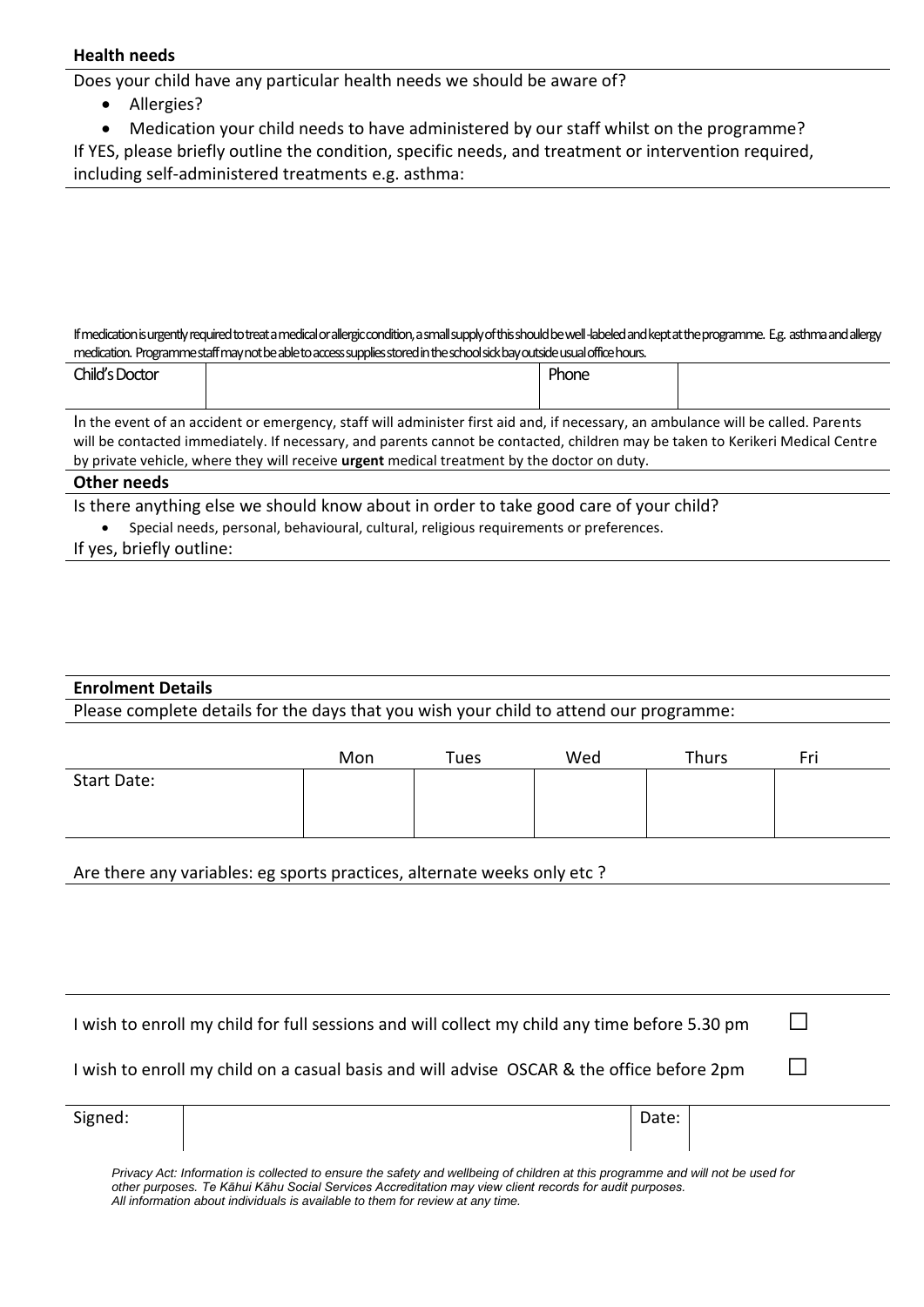# **RIVERVIEW OSCAR - AFTER SCHOOL PROGRAMME Terms and Conditions**



Welcome to Riverview OSCAR. We aim to provide safe and stimulating programmes for children to enjoy after school and during the holiday break. Riverview OSCAR is operated by Riverview Primary School to support both parents and children. This agreement accompanies the completed enrolment form and the programme operating procedures, which are available at the programme venue and school office. This programme has been approved as meeting the Child Youth and Family OSCAR Standards.

Communication regarding absences, additional days, changes to addresses and contact details can be made directly with the programme supervisor or messages left at Riverview School office during school hours.

# **RIVERVIEW OSCAR 021 2964829 RIVERVIEW SCHOOL 4077277**

#### **PARENT RESPONSIBILITIES:**

- 1. All children, including those attending on a casual basis, must be enrolled in advance of attendance.
- 2. Any change to the information supplied on the enrolment form must be advised immediately.
- 3. All children are to be collected no later than 5.30 each day. Late pick up may incur an additional fee.
- 4. Upon collection, it is the responsibility of the parent/caregiver/guardian to sign the child/ren out on the daily roll sheet. Failure to do so does not exclude charges for attendance.
- 5. Any person, other than those nominated on the enrolment form, collecting the child/ren, must contact the supervisor and this must be arranged in advance as child/ren will not be released to an unauthorised person.
- 6. Riverview School OSCAR reserves the right to charge a 'no show' fee when child/ren are booked into a Programme session and fail to turn up without prior notification. The fee for after school is \$10 and during the Holiday Programme \$25/\$30 on trip days. Advice must be directed to the Programme Manager on 021 296 4829, by 8am 24 hours in advance, prior to a After School or Holiday Programme booking. Same day cancellations incur the no show fee.
- 7. Fees are to be paid within 7 days of receiving the invoice. Invoices are issued in arrears to accommodate receipt of Work and Income subsidies. Fees include all programme expenses, unless otherwise notified.
- 8. Payment for repair and/or replacement of any damage wilfully caused by a child will be the responsibility of the parent.
- 9. Riverview School OSCAR reserve the right to request payment in advance and/or bond fees.
- 10. Riverview School OSCAR requires an appropriate standard of behavior, and respect at all times, and therefore reserves the right to exclude child/ren should this requirement not be respected.
- 11. It is the responsibility of the Parent/Guardian to provide Programme Management with any /all Protection Order information and details. Where possible photos are helpful to aid the protection of child/ren. Any information/documentation provided, will be held in the strictest confidence, at all times.